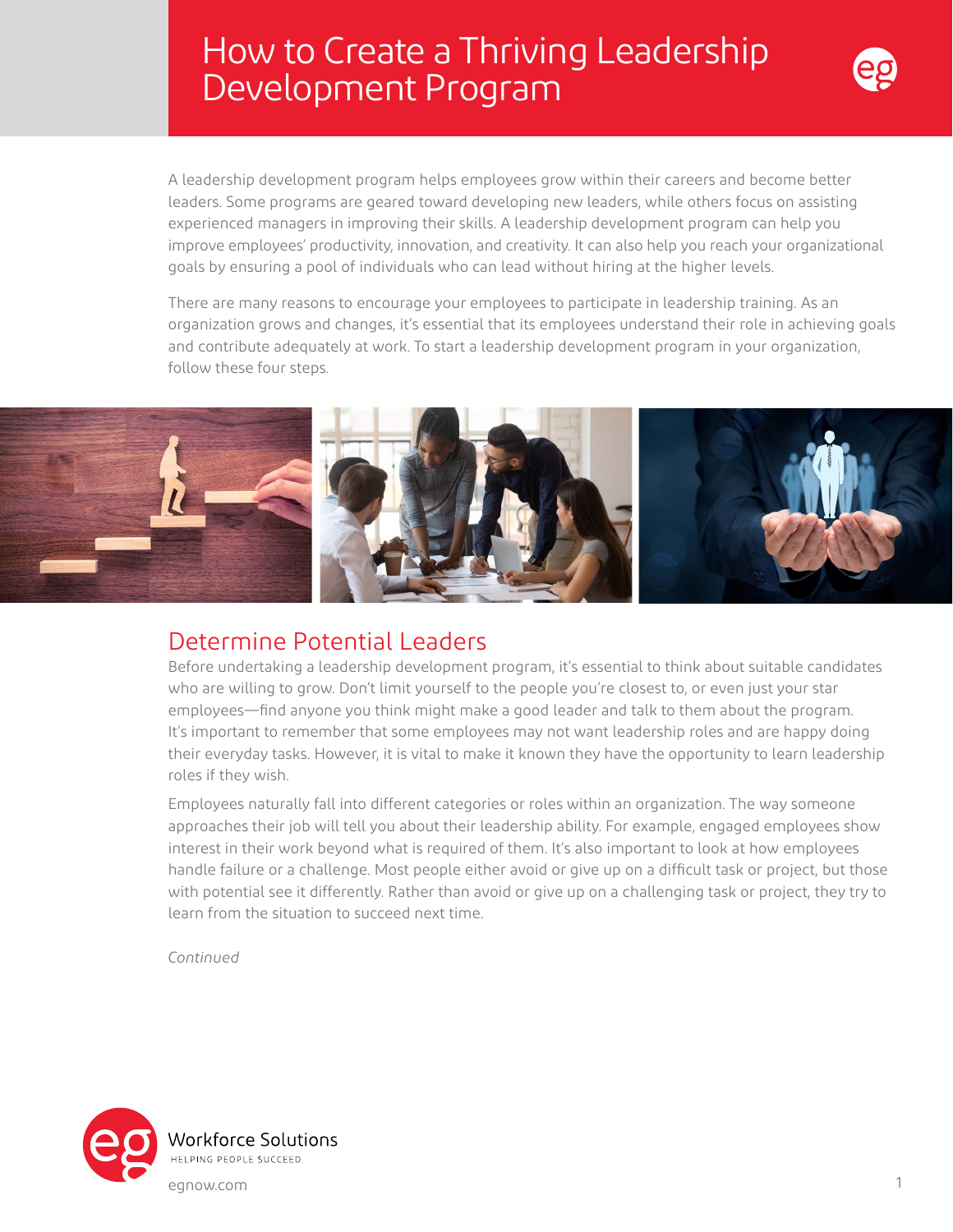# How to Create a Thriving Leadership Development Program



### Identify Leadership Gaps

Leadership development is about identifying gaps in strengths, skills, and knowledge so you can improve your program. Create a chart to write where you're at now and where you'd like to be in the future. When considering the gaps in your leadership team, keep in mind that people are not interchangeable parts. They have different skillsets and capabilities. Consider each position on your leadership team, what strengths and weaknesses each person possess, and how much time it would take to develop their skillset into a strong leader.

After you figure out what areas you need to pay extra attention to, break down your training program into two sections: for junior leaders (those who have been in the company for less than three years) and senior leaders (those who have been in the organization for more than three years). Different goals might apply to each group. For instance, your goals might include improving junior leaders' communication skills while building trust among senior leaders.

### Nurture and Develop Leaders

It's important to place employees in positions to learn and grow. One way to do this is by allowing individuals to step up when leaders are away or collaborate with colleagues in other departments on special projects. People must be able to lead themselves and others to take the initiative required in today's business environment. Many organizations treat leadership development as a training issue, but it's not enough to put emerging leaders through a series of structured classes, and lectures, simulations. It's also vital to undergo exercises like job rotation, shadowing, and project leadership.

There are other ways to nurture and develop leadership among your employees. One way is by being a mentor to them. Take them under your wing and let them see how experienced leaders handle different situations and interact with their teams. Another way is by giving them low-risk opportunities for failure and then helping them get through those tough times. Anyone can lead when everything is going smoothly, but they learn what it means to be a leader and deal with adversity when things go wrong.

*Continued*